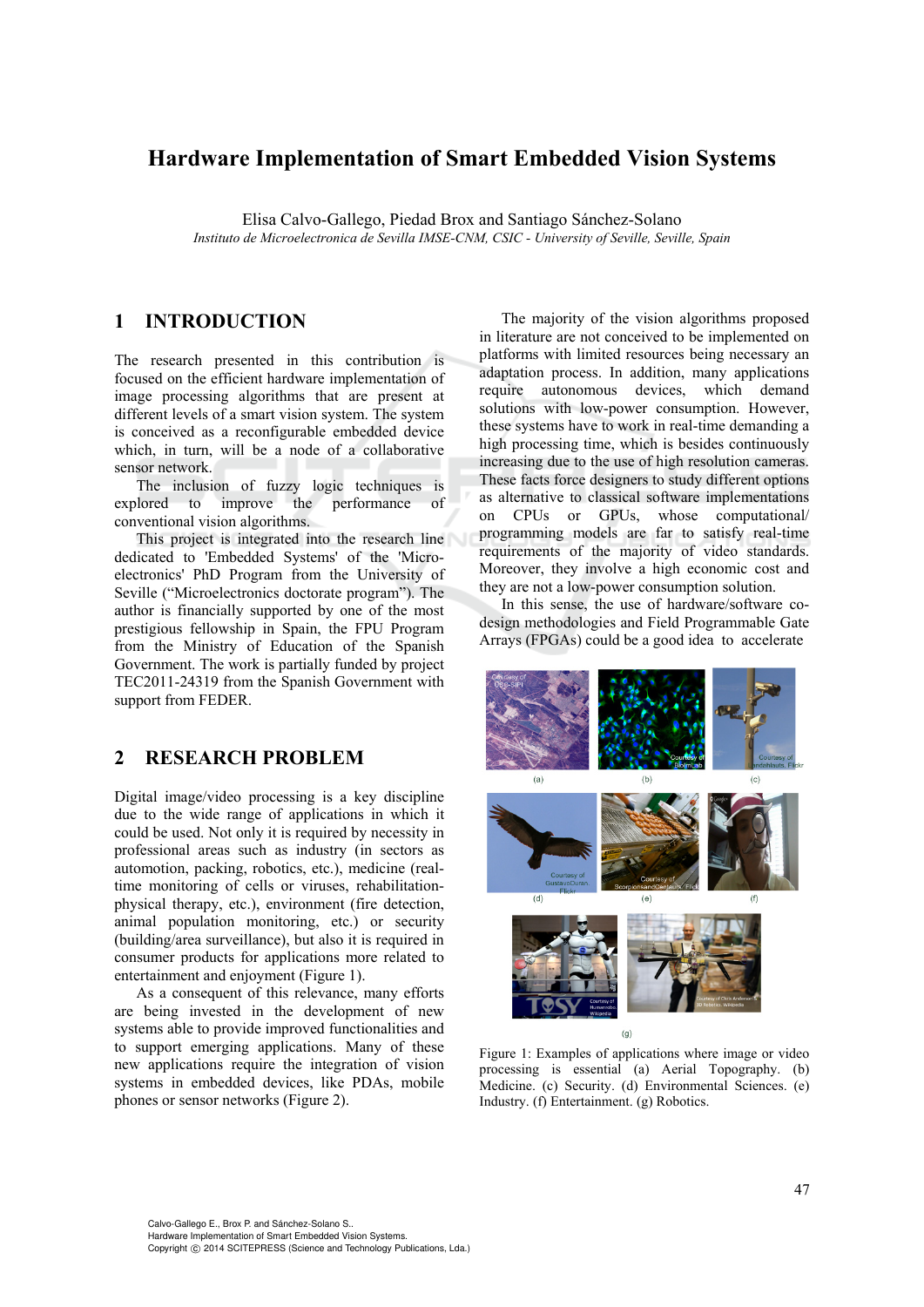

Figure 2: Examples of vision embedded systems (a) Google Glass (b) Security Camera (c) Kinetic. XBox Game Console (d) Text Reader on a mobile phone.

the development of smart video embedded systems required by this kind of applications.

The hardware/software co-design concept stated to emerge in 1990s. It consists of designing a mixed hw/sw system where the coexistence between the two kinds of components is taken into account along all the design process. This design strategy allows designers to accelerate software implementations by moving timing-critical tasks to hardware. In the last years, a set of new computer aided design tools (i.e. Vivado HLS) has appeared which allows the exploitation of hw/sw co-design techniques in FPGAs. These electronic components are essentially high density arrays of uncommitted logic. They are very flexible devices where developers can establish trade-offs between resources and performance by selecting the appropriate level of parallelism to implement an algorithm. In this way, FPGAs could be excellent platforms for final hardware realization or for systems prototyping to be implemented as application specific integrated circuits (ASIC).

In addition to the challenges of adapting vision algorithms to new platforms and its integration on reconfigurable devices, others research problems to tackle are related to common difficulties in image and video processing. For example, noise or illumination changes could be a problem in all the stages of a vision system.

These obstacles can be faced up modifying the existing algorithms with the knowledge coming from other areas such as statistic or soft-computing. This last term was introduced in the middles of 90s by Zadeh to encompass a set of techniques (fuzzy logic, neuro-computing, etc.) that allow designers to manage uncertainty and vagueness inherent to many natural problems, trying to emulate the human reasoning. These properties have been widely exploited in low- and middle-level tasks in image

and video processing. Some examples are noise filtering and video de-interlacing, where the use of neuro-fuzzy techniques improves the performance of conventional algorithms.

Finally, more complex vision systems are distributed. This means that this kind of algorithms are implemented in a collaborative network, where several nodes co-operate to carry out the assigned work. This strategy provides a lot of improvements in performance and computing. However, it presents some problems as a consequence of the limited network capacity, the way in which the information of the different nodes is exchanged, shared, protected and processed to validate a decision or to rectify errors, and the manner in which the partition of tasks is done.



As this PhD project addresses the general flow of a vision system, it would be difficult to include here a complete review of the contributions in the state-ofart. A block diagram of a complete vision system is illustrated in Figure 3. Each one of the algorithms that are implemented in each stage is briefly introduced herein.

A large variety of papers has been published regarding low-level processing operations. Among them, lens distortion / correction, color space conversion, feature detection (edges or corners), filtering (noise reduction) or picture enhancement (contrast improvement in the image by means of the redistribution of the pixel values) could be found. Normally, low-level processing algorithms are relatively simple and they could be processed in pixel time without needing to consume a large amount of resources. Some works in this level are (Bailey, 2011)(Wnuk, 2008). The experience of our research group in this area has allowed the development of a library of hardware Intellectual-Property modules (Garcés-Socarrás et al., 2013).

Some examples of medium-level processing algorithms are background subtraction (moving objects in a scene are identified), labeling (connected components in an image are identified in a unique way) or segmentation (objects or regions with similar properties in an image are isolated). Hardware implementation of this kind of algorithms is more complex. They could need several framebuffers to save intermediate results and its implementation in real-time is not always achieved.

Labeling algorithms are classified in the literature attending to multiples criterions such as the level of parallelization or the way in which the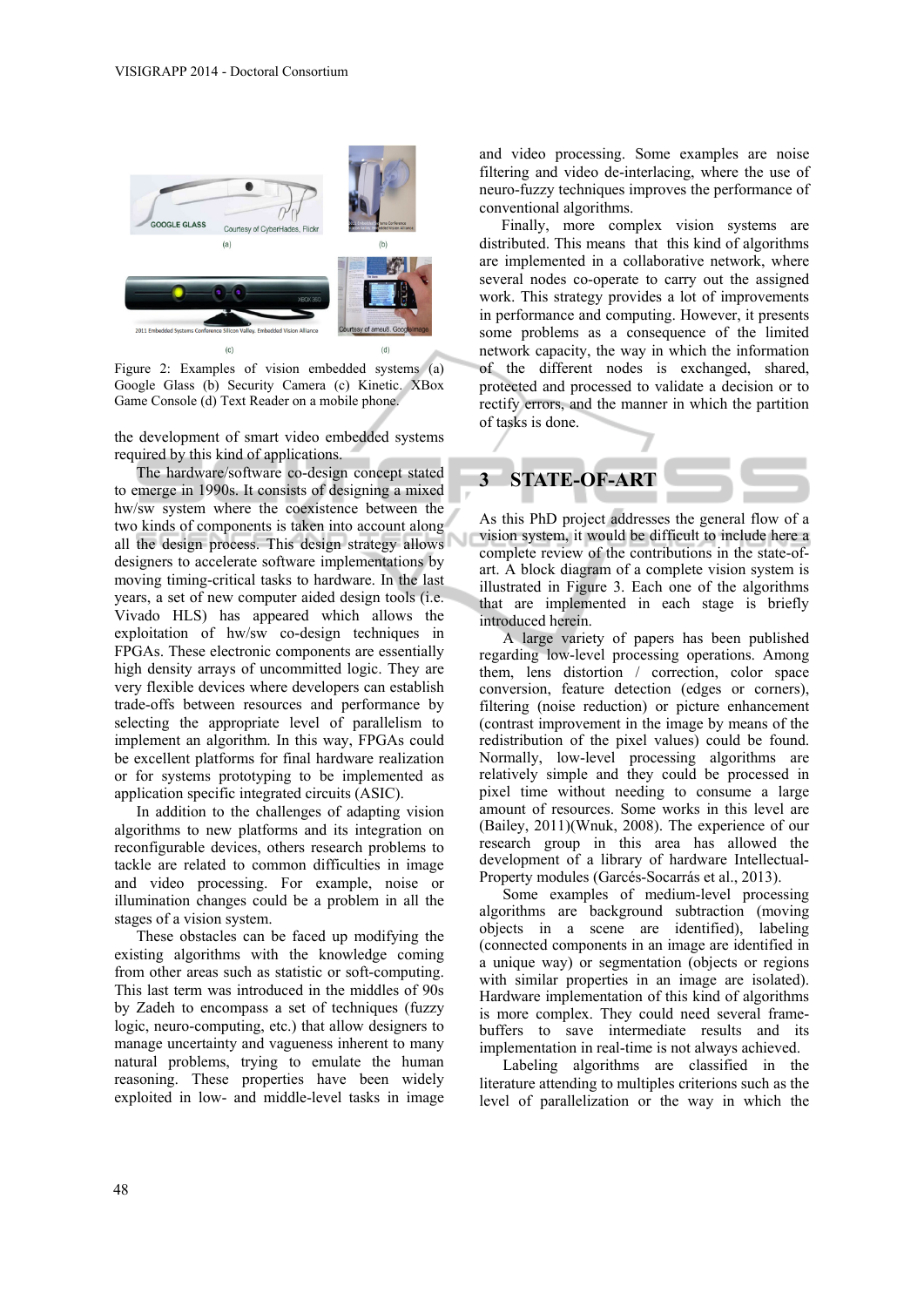

Figure 3: Complete vision system.

image is represented. However, a classification according to the number of image scans is found in (Calvo-Gallego, 2011). In a first group, one-scan algorithms, as region growing, contour and feature extraction algorithms, are described. The main drawback of many of them is an irregular and random mode to access to memory. Multi-scan algorithms, in the second group, have simple hardware implementation due to its regular accesses to memory, but their execution time depends on the position of the pixels in image, so it is impossible to determine its duration and, therefore, to achieve realtime operation. Third group is composed by twoscan algorithms. Proposals of two-scan algorithms differ from each other in the method and data structure used to save label equivalences, and in the way it is performed the final resolution. A good algorithm of labeling is provided on (Bailey and Johnston, 2007).

On other hand, background subtraction algorithms are usually classified into different categories: basics (frame differencing, mean filtering, median filtering, etc.); statistical (Gaussian model-based, support vector based, learning subspaces based); of estimation (application of Kalman filter, wiener filter, etc.); neural-network and fuzzy logic modeling; and clustering. A review of existence methods could be found in ("BS\_Rev," n.d.). In terms of complexity, basic methods could be implemented in hardware, although they consume a lot of memory since they are based in the analysis of several previous frames. Other options are the simplification and adaptation of complex methods (Appiah and Hunter, 2005).

Finally, complex feature extraction (color, texture, position, shape, motion, etc.), stereo vision and tracking techniques are included among highlevel processing algorithms. Hardware implementation of feature extraction algorithms have been

recently proposed in (Svab et al., 2009)(Schaeferling and Kiefer, 2010). Stereo vision systems obtain the position of the points in the scene from several images. The key problem is the selection of characteristics points in one of the images and its identification in the other ones. Hardware implementations are performed using sum-ofabsolute-differences or sum-of-squared-differences. A complete revision can be found in (Lazaros et al., 2008). Tracking techniques are used to monitor the movement of an object. A review of classical algorithms can be found in (Yilmaz and Javed, 2006). Hardware implementations are provided on (Cho et al., 2006) and (Fan Yang and Paindavoine, 2003).

High-level algorithms are complex and, in occasions, it is necessary to use more than one reconfigurable device to provide a real-time solution.

Concerning collaborative sensor networks, some fundamental ideas have to be explored. Although there are some publications in which the network is composed by independent cameras (Stillman et al., 1999), it is more frequent to find works focused on the learning of a topology of a network (Zhao et al., 2008), the way of calibrating the system (Lobaton et al., 2010) or the control or parameters definition in pan, till and zoom networks (Everts et al., 2007). Regarding the applications developed over these distributed networks, object detection, tracking, recognition or pose estimation could be found in (Sankaranarayanan et al., 2008), (Chen Wu and Aghajan, 2008).

### **4 OBJETIVES**

The main objective of this research is the design of efficient image/video processing algorithms tailored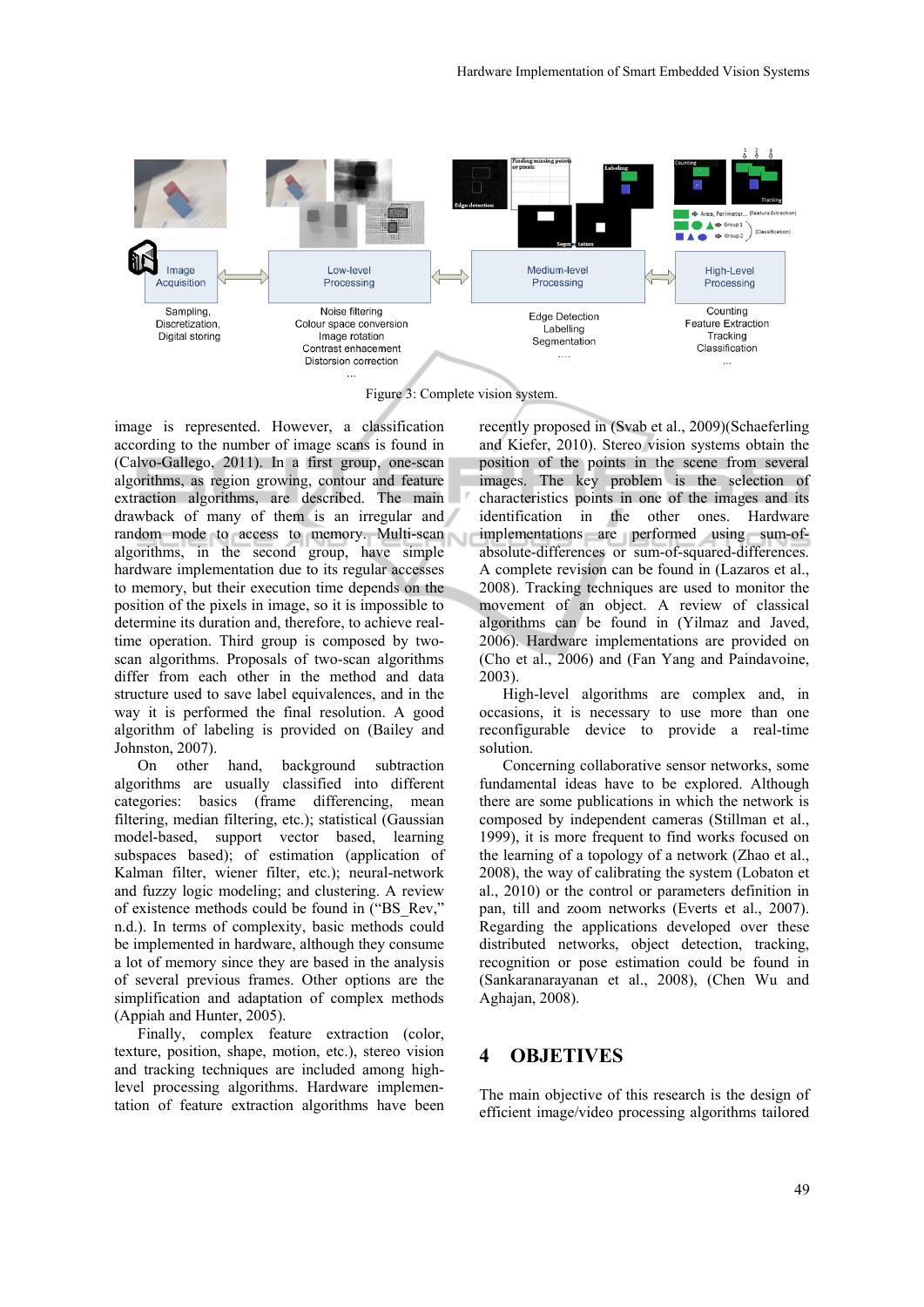for hardware implementation on reconfigurable devices. Based on this idea, the research will cover these three lines:

- The improvement of existing algorithms with a double purpose: its integration in embedded devices and the increasing of its performance by means of the use of soft-computing techniques (Nachtegael et al., 2007).
- The efficient hardware implementation of algorithms into reconfigurable devices.
- The use of design methodologies that allow us to reduce implementation and verification times. Specifically, a model-based design methodology based on Matlab/Simulink and Xilinx Tools, which provides a common integrated framework to cover all the steps in the design flow (from software implementtation to hardware co-simulation), will be used.

# **5 METHODOLOGY AND TOOLS**

The followed methodology to develop each block of the system will be:

- Review of the State-of-Art: The initial step in each block is to review the fundamentals as well as previously published works. In this way, enough knowledge to face up to the problem will be acquired.
- Software Implementations: For a better understanding of the studied methods, and in order to compare the results with the obtained in other works, software implementations of analyzed algorithms will be developed.
- Studies about improved Algorithms: Once the limits of current methods have been evaluated, the incorporation of new proposals will be analyzed. Soft-computing techniques could be applied in some cases. In this point, algorithms suited for a hardware implementation will be especially considered.
- Design and Hardware Implementation of Final Algorithms: A microelectronic design of the algorithms for a reconfigurable device will be developed. Different options to optimize area and timing will be considered to achieve the goals. Moreover, advantages, constraints and cost of a possible hw/sw partition must be studied to find the optimal solution.
- Verification stage: To verify the desired behavior of the block and characterize it from the point of view of resources, operation speed, etc.
- Integration as IP Core: The adaptation of the designed blocks for its integration as IP Core of standards embedded microprocessor on FPGA.

Once completed the design of the considered blocks, a demonstrator of a whole system and a prototype of the network will be built. Among the applications, environmental, security and surveillance will be considered.

### **5.1 State of Research**

This research work started after finishing the Master in Microelectronics ("Microelectronics Master,"). As final project of this master some hardware implementations of connected component labeling algorithms were developed (Calvo-Gallego et al., 2012b). Two simple demos to illustrate theirs applications in counting and tracking were also included. After that, a new implementation that takes advantage of the blanking periods in video standards and temporal parallelism was proposed. This last implementation was integrated on a Spartan 3A DSP 3400 development board and it was able to process VGA (640x480) video sequences from Micron MT9V022 camera (Calvo-Gallego et al., 2012a).

After developing a deep study about state-of-art in background subtraction, the student proposed in a recent publication an algorithm to improve background subtraction using fuzzy logic (Calvo-Gallego et al., 2013).

Currently, her work is centered on developing an efficient hardware implementation of this algorithm.

### **6 EXPECTED OUTCOME**

Efficient hardware implementation of a smart embedded vision system is going to be carried out. This system will be a node of a distributed sensor network, able to tackle complex tasks. Environmental and surveillance applications for this network will be considered. It is expected to transfer this knowledge to industrial companies.